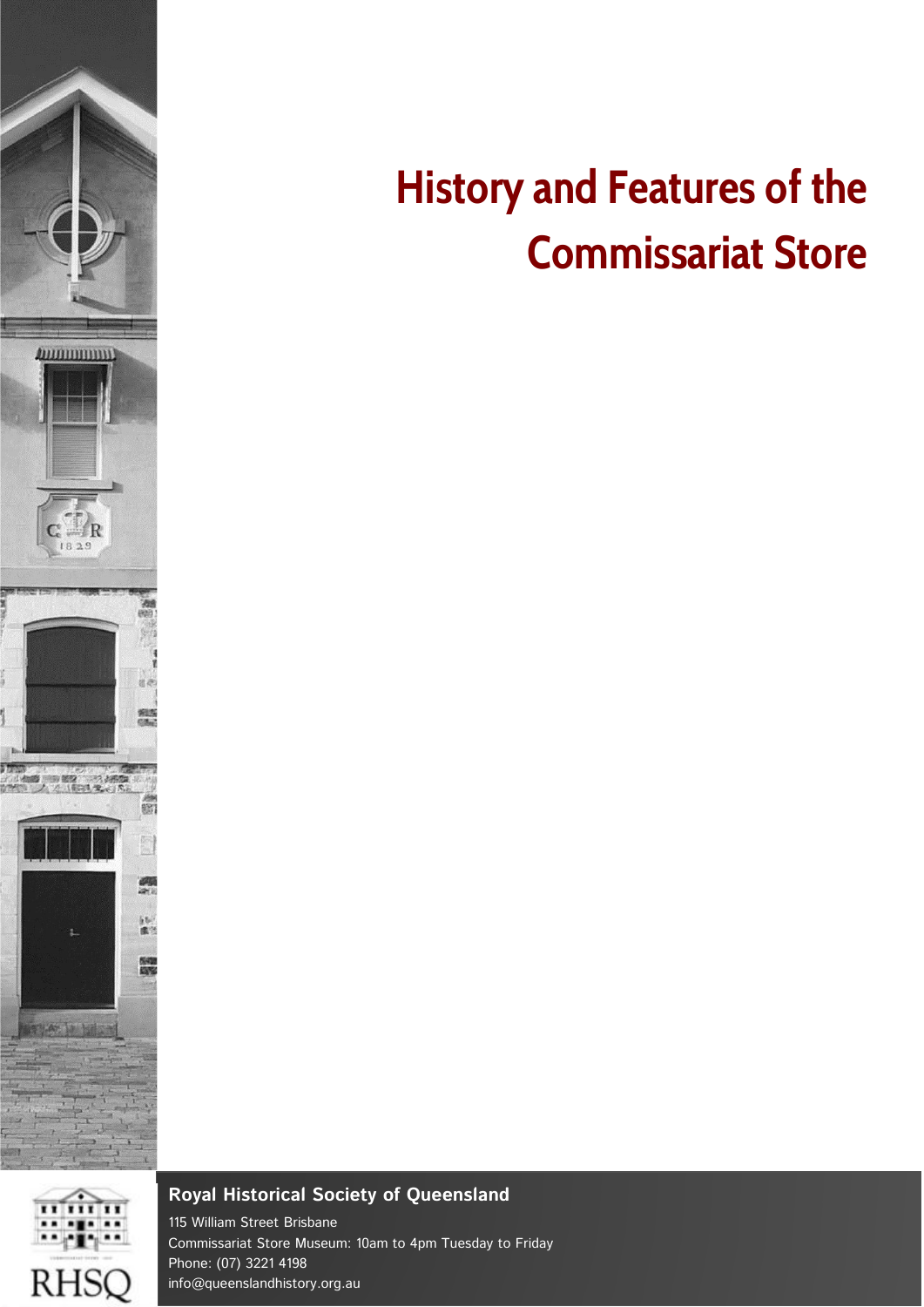## **History and Features of the Commissariat Store**

During the early years of the Moreton Bay Penal Settlement, the Commissariat Store acted as the receiving and distributing depot for the burgeoning colony's food and equipment. The officer in charge was paid the second highest wage in the colony, next to the Commandant.

#### **History and Use of Building**

| 1829            | Construction of the building, comprised of two storeys, was completed. The lower                                                             |
|-----------------|----------------------------------------------------------------------------------------------------------------------------------------------|
|                 | floor was used as a Colonial/Government Store from 1829-1961.                                                                                |
| 1848            | Land sales office                                                                                                                            |
| 1850s           | Influx of free settlers to Moreton Bay. The second floor was used as temporary                                                               |
|                 | accommodation for immigrants unable to be housed elsewhere. A doorway was cut                                                                |
|                 | through the western wall to allow the immigrants access to the building from Miller                                                          |
|                 | Park and so avoid the ground floor which was being used as a store. As there were                                                            |
|                 | no cooking facilities in the building, the kitchen was in the yard.                                                                          |
| <b>1860s</b>    | The second floor was converted to married and single quarters for the constabulary,                                                          |
|                 | with partitions, 18 windows and 6 doors fitted.                                                                                              |
| <b>1870s</b>    | Building reverted to immigrant accommodation.                                                                                                |
| <b>1880s</b>    | Accommodation for Justices visiting St Helena Island and the Dunwich Benevolent                                                              |
|                 | Society. In 1886, an annex was built at a right angle to the main building to house a<br>stationery store. The annex was demolished in 1977. |
| 1898            | With the advent of Federation, the building was renamed the Government Store -                                                               |
|                 | evidence of this is apparent above the William Street and Miller Park entrances.                                                             |
| 1909            | Two lifts were installed. These were hand hoisted by ropes over pulleys.                                                                     |
| 1913            | The top floor was added to allow access to William Street and to provide extra office                                                        |
|                 | space.                                                                                                                                       |
| 1914            | First electric lift installed.                                                                                                               |
| 1923            | Building became the State Store.                                                                                                             |
| 1961            | State stores moved out of the building.                                                                                                      |
| 1962-1968       | Ground floor used as storage for Queensland State Archives. This space was then                                                              |
|                 | used by the State Library and the Law Reform Commission, as well as the State                                                                |
|                 | Irrigation Commission, the Justice Department and as storage space for the                                                                   |
|                 | Department of Stores.                                                                                                                        |
| 1976            | The Law Reform Commission, the only remaining government organisation in                                                                     |
|                 | residence, vacated the building.                                                                                                             |
| 1979-1982       | Building restored. However the major alterations were not aligned to current                                                                 |
|                 | methods of conservation.                                                                                                                     |
| 1981            | Building leased to the Royal Historical Society of Queensland for \$1.00 annually, if                                                        |
|                 | demanded.<br>Home of the Royal Historical Society of Queensland.                                                                             |
| <b>1981-Now</b> |                                                                                                                                              |
|                 |                                                                                                                                              |
| 1999-2001       | Major refurbishment of the building funded by a Centenary of Federation grant and<br>the Queensland Government.                              |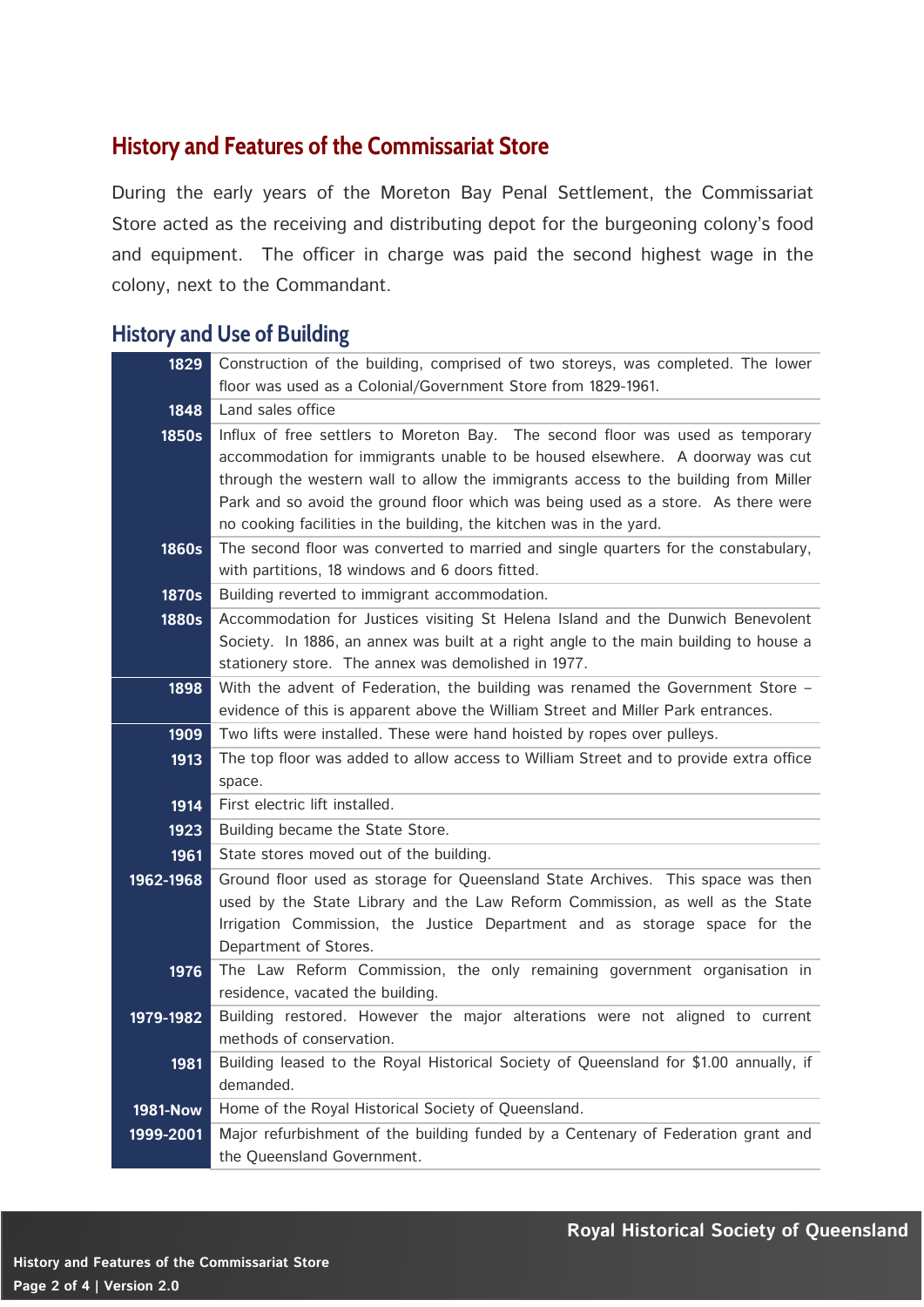#### **Planning and Construction**

The Commissariat Store is the oldest occupied building in Queensland, having been in almost continuous use since its completion in 1829.

Acting Civil Engineer, William Dumaresq, drew up plans for the Commissariat Store. In April 1828 the New South Wales Colonial Secretary, Alexander Macleay, sent Dumaresq's plans to Captain Patrick Logan, the Commandant of the Moreton Bay Penal Settlement.

The supervisor of the construction of the Commissariat Store was a career soldier, Lieutenant Thomas Bainbrigge. The supervisor of the goal gang working on the site was Peter Spicer. He reported that, on 9 July 1828, sixteen men in the gaol gang started work on the Commissariat Store foundations. Preparation for the retaining wall and the foundations of the Commissariat Store took almost four months to complete. Convicts had to cut into the high phyllite rock bank of William Street, involving the removal of a large amount of rock to allow for construction of a porphyry retainng wall and to level the site for the building. Digging was a punishment for the 'worst description of men'. The convicts in the gaol gang were always shackled and worked from sunrise to sunset.

Since the convict era the building has been used as a land sales office, a migrant depot, a police barracks and State Stores. Occupants since 1962 include Queensland State Archives, Irrigation and Water Supply Commission, Department of Justice, State Library and Law Reform Commission.

The original plans for the Commissariat Store cannot be located. Conservation commenced in 1999, based on drawings made by Andrew Petrie in 1838 and these plans are held in the Queensland State Archives. The building was re-opened on 28 April 2001.

The building has been conserved, where possible, to the original Georgian architecture, e.g. the central staircase giving symmetry. All modern fabric added in this conservation has been painted grey for ease of identification.

Due to damage sustained from a partial collapse of the William Street frontage on 13 January 2011, the Commissariat Store closed. A huge effort on the part of the Queensland Government has resulted in great progress being made to get the Commissariat Store site operational again.